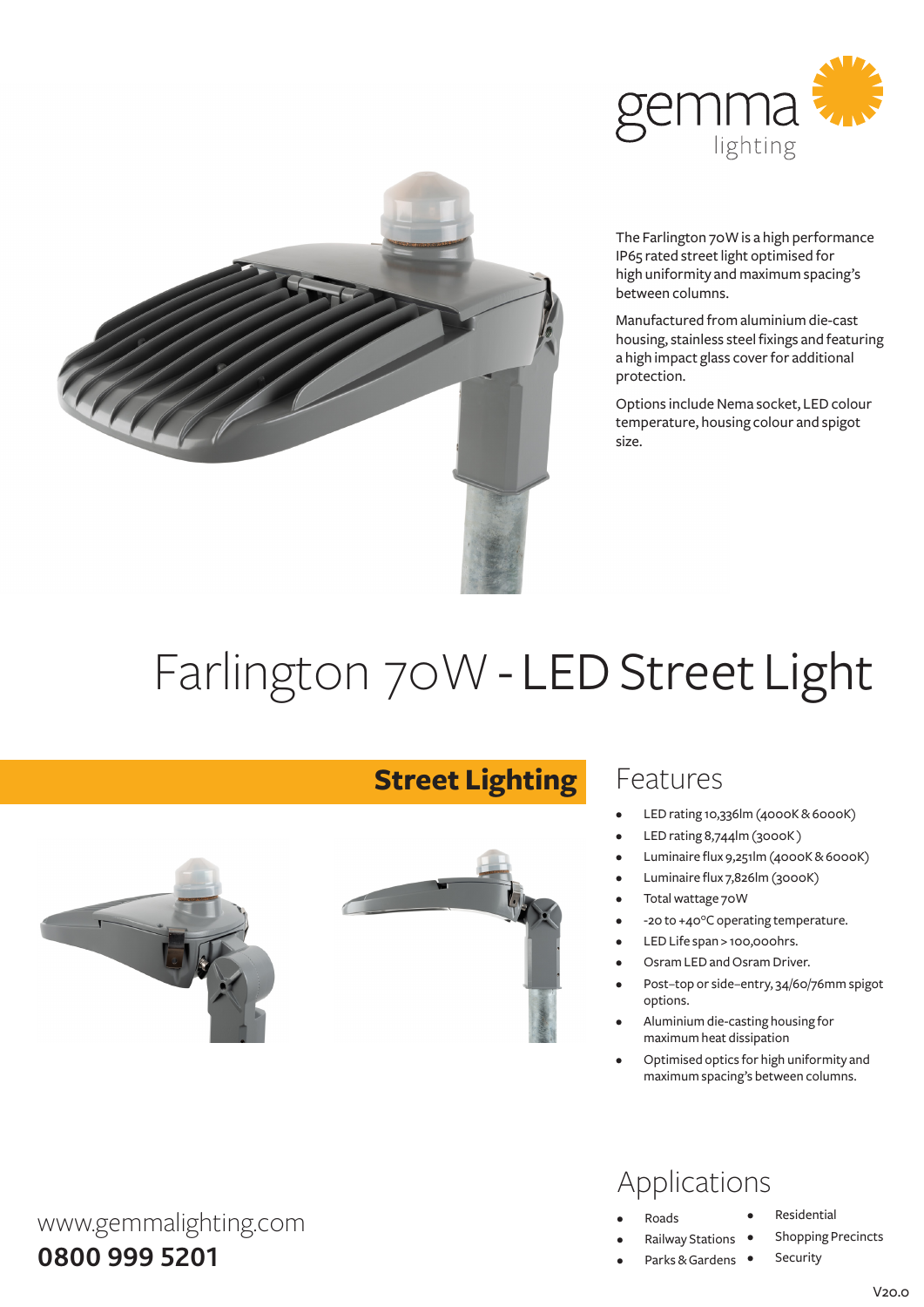

## **Specifications** Farlington 70W

|                                    |                                                    | Light Source | LED Rating (Im) | Total Wattage(W) | Colour Name | CCT (K) |                         | Voltage | Drive Current | Luminaire Flux (Im) | Luminaire Efficacy (Im/W) |     | Unit Colour (RAL) | Spigot Size (mm) |
|------------------------------------|----------------------------------------------------|--------------|-----------------|------------------|-------------|---------|-------------------------|---------|---------------|---------------------|---------------------------|-----|-------------------|------------------|
| Item Number                        | <b>Description</b>                                 |              |                 |                  |             |         | $\overline{\mathbf{g}}$ |         |               |                     |                           | Σġ  |                   |                  |
| <b>Standard-6K</b>                 |                                                    |              |                 |                  |             |         |                         |         |               |                     |                           |     |                   |                  |
| F70-A7C-00G-34                     | Farlington-70W-LED-AC-6K-Std-Grey-34mm             | LED          | 10,336          | 70               | <b>CW</b>   | 6K      | Ra>70                   | 220-240 | 700           | 9,251               | 132                       | 6.0 | Grey              | 34               |
| F70-A7C-00G-60                     | Farlington-70W-LED-AC-6K-Std-Grey-60mm             | <b>LED</b>   | 10,336          | 70               | <b>CW</b>   | 6K      | Ra>70                   | 220-240 | 700           | 9,251               | 132                       | 6.0 | Grey              | 60               |
| F70-A7C-00G-76                     | Farlington-70W-LED-AC-6K-Std-Grey-76mm             | LED          | 10,336          | 70               | <b>CW</b>   | 6K      | Ra>70                   | 220-240 | 700           | 9,251               | 132                       | 6.0 | Grey              | 76               |
| <b>Standard - 4K</b>               |                                                    |              |                 |                  |             |         |                         |         |               |                     |                           |     |                   |                  |
| F70-A7N-00G-34                     | Farlington-70W-LED-AC-4K-Std-Grey-34mm             | LED          | 10,336          | 70               | <b>NW</b>   | 4К      | Ra>70                   | 220-240 | 700           | 9,251               | 132                       | 6.0 | Grey              | 34               |
| F70-A7N-00G-60                     | Farlington-70W-LED-AC-4K-Std-Grey-60mm             | LED          | 10,336          | 70               | <b>NW</b>   | 4K      | Ra>70                   | 220-240 | 700           | 9,251               | 132                       | 6.0 | Grey              | 60               |
| F70-A7N-00G-76                     | Farlington-70W-LED-AC-4K-Std-Grey-76mm             | LED          | 10,336          | 70               | <b>NW</b>   | 4К      | Ra>70                   | 220-240 | 700           | 9,251               | 132                       | 6.0 | Grey              | 76               |
| Standard - 3K                      |                                                    |              |                 |                  |             |         |                         |         |               |                     |                           |     |                   |                  |
| F70-A7W-00G-34                     | Farlington-70W-LED-AC-3K-Std-Grey-34mm             | LED          | 8,744           | 70               | <b>WW</b>   | зK      | Ra>8o                   | 220-240 | 700           | 7,826               | 112                       | 6.0 | Grey              | 34               |
| F70-A7W-00G-60                     | Farlington-70W-LED-AC-3K-Std-Grey-60mm             | <b>LED</b>   | 8,744           | 70               | <b>WW</b>   | 3K      | Ra > 80                 | 220-240 | 700           | 7,826               | 112                       | 6.0 | Grey              | 60               |
| F70-A7W-00G-76                     | Farlington-70W-LED-AC-3K-Std-Grey-76mm             | LED          | 8,744           | 70               | <b>WW</b>   | 3K      | Ra>8o                   | 220-240 | 700           | 7,826               | 112                       | 6.0 | Grey              | 76               |
| <b>Standard - Nema Socket - 6K</b> |                                                    |              |                 |                  |             |         |                         |         |               |                     |                           |     |                   |                  |
| F70-A7C-05G-34                     | Farlington-70W-LED-AC-6K-Std-Nema Socket-Grey-34mm | LED          | 10,336          | 70               | <b>CW</b>   | 6K      | Ra>70                   | 220-240 | 700           | 9,251               | 132                       | 6.0 | Grey              | 34               |
| F70-A7C-05G-60                     | Farlington-70W-LED-AC-6K-Std-Nema Socket-Grey-60mm | LED          | 10,336          | 70               | <b>CW</b>   | 6K      | Ra>70                   | 220-240 | 700           | 9,251               | 132                       | 6.0 | Grey              | 60               |
| F70-A7C-05G-76                     | Farlington-70W-LED-AC-6K-Std-Nema Socket-Grey-76mm | LED          | 10,336          | 70               | <b>CW</b>   | 6K      | Ra>70                   | 220-240 | 700           | 9,251               | 132                       | 6.0 | Grey              | 76               |
| <b>Standard - Nema Socket - 4K</b> |                                                    |              |                 |                  |             |         |                         |         |               |                     |                           |     |                   |                  |
| F70-A7N-05G-34                     | Farlington-70W-LED-AC-4K-Std-Nema Socket-Grey-34mm | LED          | 10,336          | 70               | <b>NW</b>   | 4K      | Ra>70                   | 220-240 | 700           | 9,251               | 132                       | 6.0 | Grey              | 34               |
| F70-A7N-05G-60                     | Farlington-70W-LED-AC-4K-Std-Nema Socket-Grey-60mm | <b>LED</b>   | 10,336          | 70               | <b>NW</b>   | 4K      | Ra>70                   | 220-240 | 700           | 9,251               | 132                       | 6.0 | Grey              | 60               |
| F70-A7N-05G-76                     | Farlington-70W-LED-AC-4K-Std-Nema Socket-Grey-76mm | LED          | 10,336          | 70               | <b>NW</b>   | 4К      | Ra>70                   | 220-240 | 700           | 9,251               | 132                       | 6.0 | Grey              | 76               |

## www.gemmalighting.com **0800 999 5201**